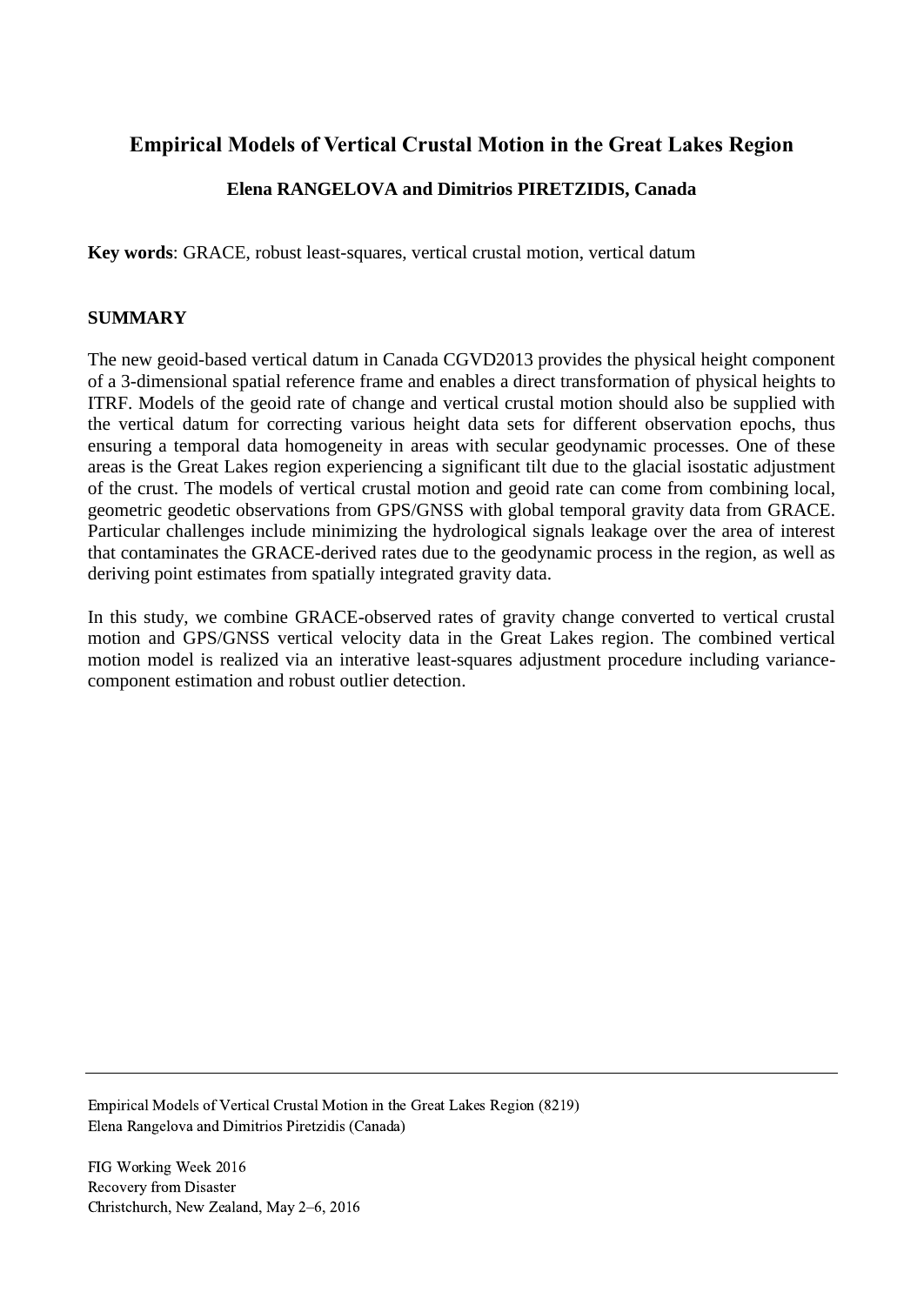# **Empirical Models of Vertical Crustal Motion in the Great Lakes Region**

## **Elena RANGELOVA and Dimitrios PIRETZIDIS, Canada**

## **1. INTRODUCTION**

A new reference system for orthometric (physical) heights was adopted in Canada in November 2013. This state-of-the-art vertical datum, which integrates most recent GOCE global gravity field models, regional gravimetry and altimetry data as well as high resolution digital elevation data, was developed and is maintained by the Canadian Geodetic Survey, Natural Resources of Canada (Véronneau and Héroux, 2006; Huang and Véronneau, 2013). In cooperation with the National Geodetic Survey, NOAA, USA, a new continental geoid-based vertical datum is in preparation and will likely be adopted by 2020 (NGS, 2008). Rates of change of the vertical datum are in demand for precise engineering and geodetic surveys, water level studies in the lakes, as well as glacial isostatic adjustment studies. Models of the rates of the vertical datum have been developed in the Department of Geomatics Engineering at the University of Calgary since the early releases of the GRACE gravity mission data (Tapley et al., 2004). Rangelova et al. (2009a) showed that if onecentimetre accuracy of the geoid-based vertical datum in Canada is targeted, the geoid rate needs to be taken into account every decade while the vertical crustal motion appears to be much more important and should be taken into consideration after 2-year intervals.

The Great Lakes region constitutes a really important domain for vertical crustal motion studies with a high concentration of permanent and campaign GPS/GNSS observations. Our study focuses on the optimal combination of the available GRACE and GPS/GNSS data presented in section 2 for developing empirical crustal motion models in this region. The optimal combination procedures described in section 3 are based on the iterative re-weighting and the traditional least-squares adjustment with subsequent variance-component estimation. The developed models are compared and discussed in section 4 together with the estimated a-posteriori data errors.

# **2. DATA**

### **2.1 GPS/GNSS vertical crustal velocities**

A set GPS/GNSS vertical velocities in the Great Lakes region (Figure 1) is available from published velocities derived from permanent and repeated observations in the Canadian Base Network (e.g., Sella et al., 2007). The vertical velocities show a large northeast/southwest slope. The large uplift of 7-8 mm/yr in the northeast areas sharply decreases to zero in the lakes area, where the GPS/GNSS observations place the line of zero motion. This is an important model constraint in glacial isostatic adjustment studies. Only a diagonal error variance-covariance matrix is available for this data set.

Empirical Models of Vertical Crustal Motion in the Great Lakes Region (8219) Elena Rangelova and Dimitrios Piretzidis (Canada)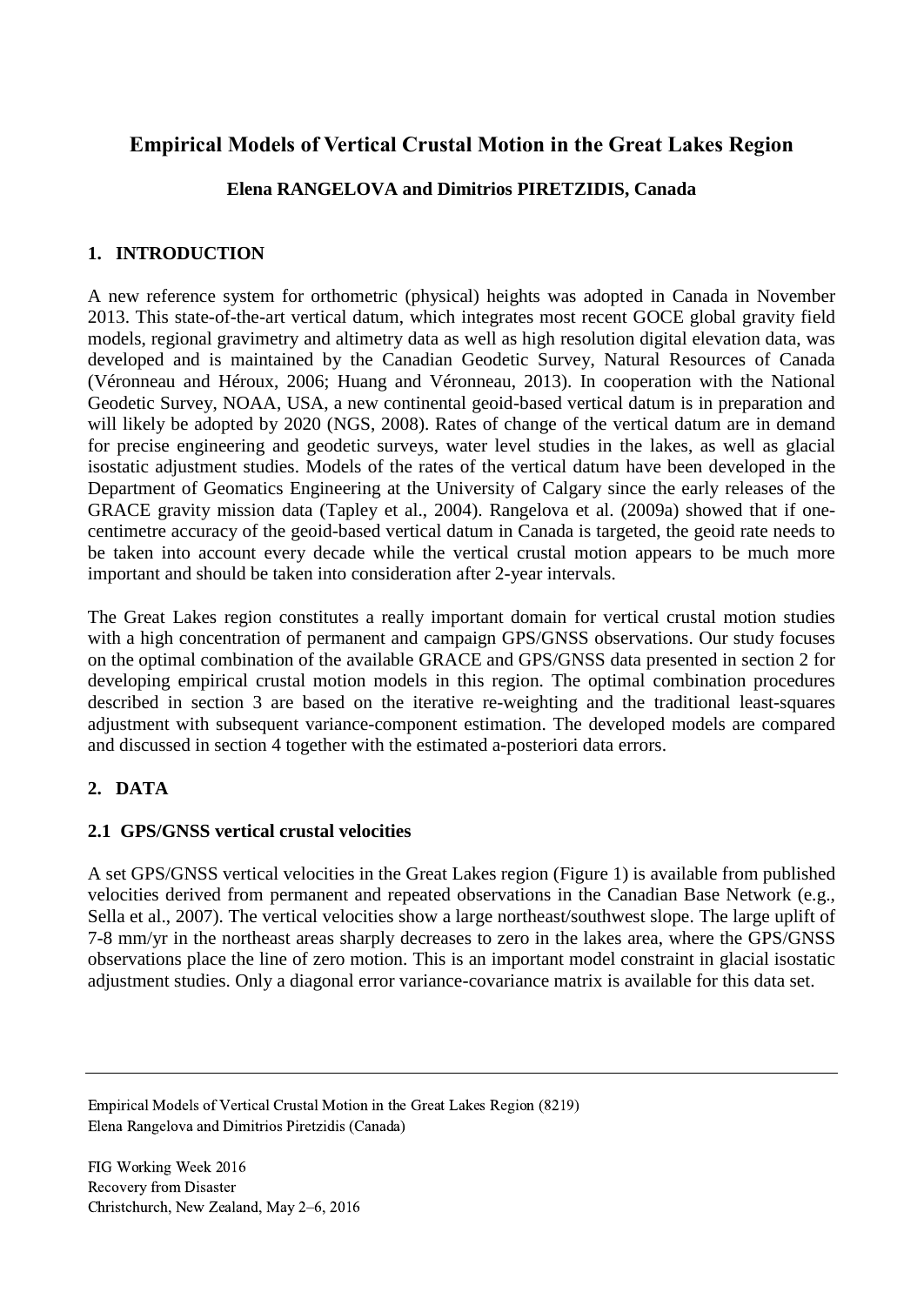#### **2.2 GRACE-derived vertical motion rates**

The GRACE vertical motion rates are derived from 144 CSR RL05 monthly solutions. This data set covers the time period from April 2002 until August 2015. A mean gravity field is calculated up to the spherical harmonic degree and order 96 by averaging all of the available monthly solutions. Changes from the mean are obtained by subtracting the mean field from each monthly solution. 17 missing monthly solutions are predicted by interpolation taking into account the mean, trend, annual and semi-annual signals in the available data. The typical post-processing GRACE data procedure includes filtering of the correlated errors in the spherical harmonic coefficients followed by smoothing of the random and residual correlated errors. Vertical motion rates are calculated by an approximate formula by Wahr et al. (2000) and are given in Figure 1 for the Great Lakes region. The superposition of the two data sets in the figure shows clearly that the GRACE vertical motion surface has a steeper gradient than the GPS/GNSS vertical velocities. Moreover, the line of zero motion is displaced to the south of the lakes. Similar to GPS/GNSS, the GRACE-derived glacial isostatic signal peaks in the northeast areas, but the maximum rates are about 2 mm/yr higher than the maximum GPS/GNSS vertical velocities. To balance the two data sets, the GRACE-derived vertical motion rates are interpolated at the GPS/GNSS station locations using the multiquadrics explained in section 3.

The two data sets have very different errors. The errors of the GRACE-derived rates are associated mainly with hydrological long-wavelength signals leaked over the area of study. Although these are removed from the GRACE data in the data post-processing stage, residual hydrological signal still exists and may show up as long-wavelength pattern due to the smoothing applied to the GRACE data. Other potential error sources are the different reference epochs of the data sets, rates in degree one harmonics not present in the GRACE gravity solutions, local monument instabilities (assumed to be largely filtered out in the original GPS/GNSS data adjustments), as well as local crustal uplift/subsidence not associated with the glacial isostatic adjustment in the region.



Empirical Models of Vertical Crustal Motion in the Great Lakes Region (8219) Elena Rangelova and Dimitrios Piretzidis (Canada)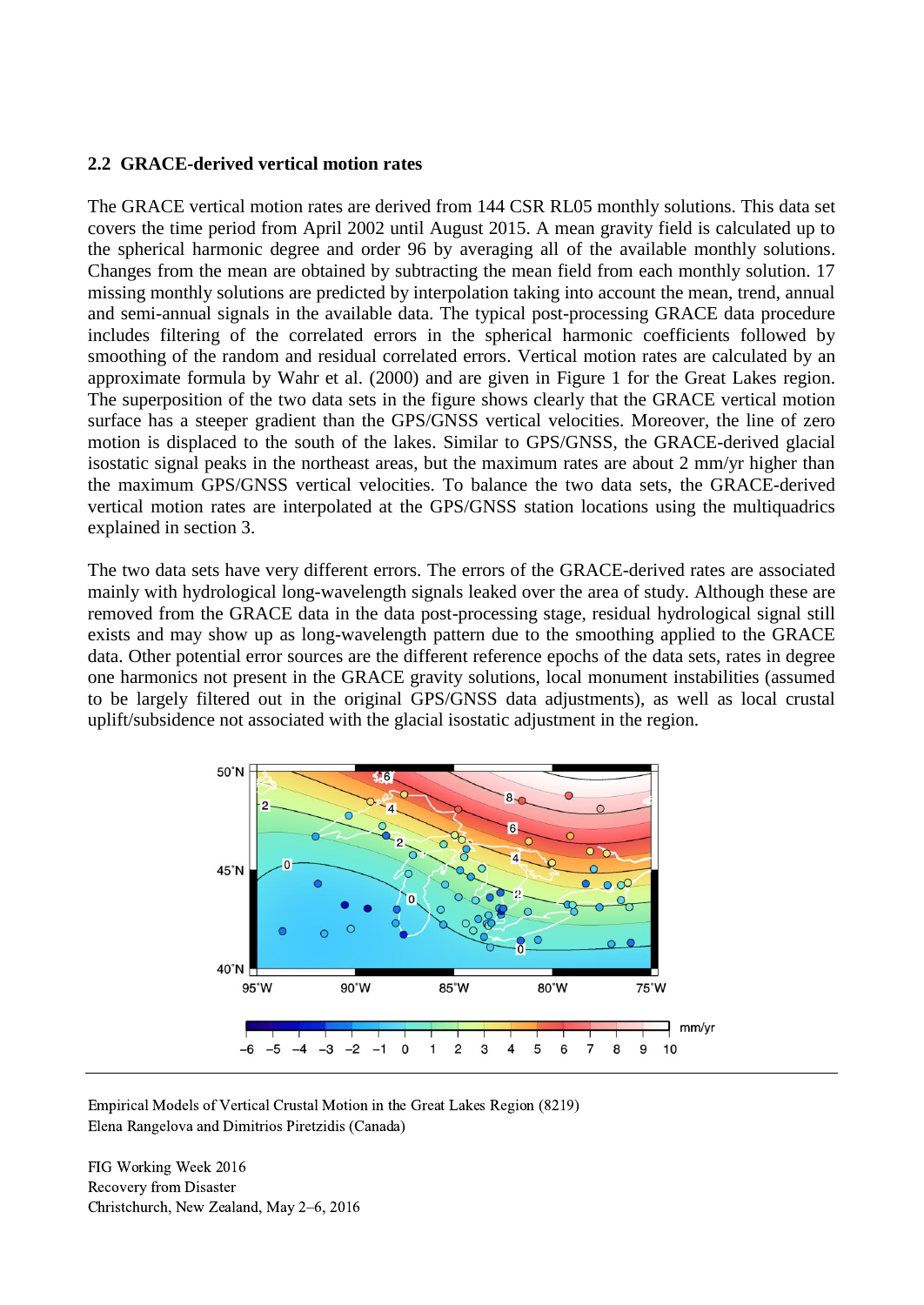**Figure 1**. CSR RL05 vertical motion rates and GPS/GNSS vertical velocities.

A diagonal error variance-covariance matrix is used in the least-squares adjustment and variancecomponent estimation. This matrix is computed by orthogonalization of the fully-populated error variance-covariance matrix of the vertical motion rates derived by error propagation of the calibrated standard errors of the GRACE monthly gravity solutions.

#### **3. METHOD**

An optimal combination procedure based on the iterative re-weighting least-squares (IRLS) method is designed to include

- 1. identifying outliers and minimizing their effect on the combined velocity surface, and
- 2. estimating the relative errors of the data sets using the BIQUE variance component estimation (VCE, Rangelova et al., 2009b) .

This approach aims at preserving more data constraints in the peripheral to the lakes areas, which are typically removed by the data snooping method.

#### **3.1 Least-squares adjustment (LSA) model**

The GRACE and GPS data sets are combined via the least-squares adjustment model

$$
\min \left\| \mathbf{I} - \mathbf{A} \mathbf{x} \right\|^2, \quad \mathbf{C}_l \tag{1}
$$

where the observation vector  $\mathbf{l} = \mathbf{A}\mathbf{x} + \mathbf{v}$  contains the observations  $\mathbf{l} = \begin{bmatrix} l_{\text{GRACE}}^T & l_{\text{GPS}}^T \end{bmatrix}^T$ *GPS*  $I = \begin{bmatrix} I^T & I^T \\ GRACE & I^T_{GPS} \end{bmatrix}$  with subvectors containing the vertical crustal velocities in the individual data sets. The stochastic model is given by the block-diagonal variance-covariance (VC) matrix

$$
\mathbf{C}_l = \begin{bmatrix} (\sigma^2 \mathbf{Q})_{GRACE} & 0 \\ 0 & (\sigma^2 \mathbf{Q})_{GPS} \end{bmatrix}
$$
 (2)

with a scale factor  $\sigma^2$  and a digonal co-factor matrix **Q** of each data set. The calibrated scale factors are estimated by the VCE method.

The coefficient matrix of the parametric model in eq.(1) is

$$
\mathbf{A} = \begin{bmatrix} \mathbf{A}_0 & \mathbf{A}_{GRACE} \\ 0 & \mathbf{A}_{GPS} \end{bmatrix},
$$
 (3)

Empirical Models of Vertical Crustal Motion in the Great Lakes Region (8219) Elena Rangelova and Dimitrios Piretzidis (Canada)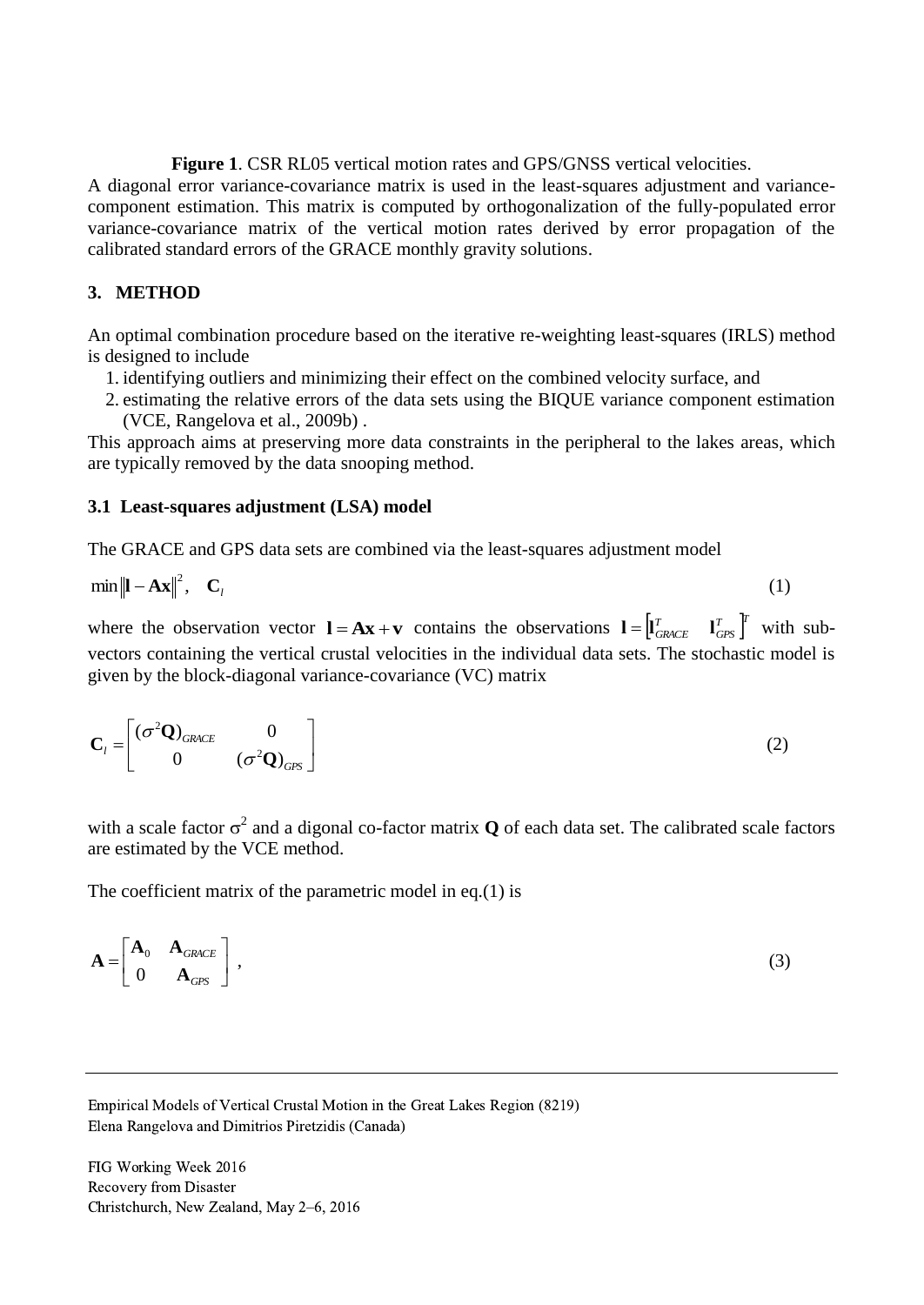where the sub-matrix  $A_0$  defines a location-dependent offset (a bias, a north-south tilt and an eastwest tilt) of the GRACE-derived rates with respect to the GPS/GNSS vertical velocities. The coefficient sub-matrices  $A_{GRACE}$  and  $A_{GPS}$  are formed by means of the function  $\Phi(r)$ , i.e.,

$$
\mathbf{A}_{\text{GRACE},\text{GPS}} = [\Phi(r)] \tag{4}
$$

where  $r$  is the distance between a base function node of a grid that covers the entire region and an observation point. The base functions used are the inverse multiquadrics  $\Phi(r) = (r^2 + c^2)^{-1/2}$ , which are adapted easily to the data sets by varying the parameter  $c^2$ .

#### **3.2 Iterative re-weighting least-squares (IRLS)**

According to Hekimoğlu and Berber (2003), an IRLS solution with uncorrelated observations is obtained at the (*k*+1) iteration as

$$
\hat{\mathbf{x}}^{(k+1)} = (\mathbf{A}^T \overline{\mathbf{W}}^{(k)} \mathbf{A})^{-1} \mathbf{A}^T \overline{\mathbf{W}}^{(k)} \mathbf{l}, \hat{\mathbf{v}}^{(k)} = \mathbf{l} - \mathbf{A} \hat{\mathbf{x}}^{(k)}
$$
(5)

$$
\overline{\mathbf{W}}^{(k)} = \mathbf{C}_l^{-1} \mathbf{W}^{(k)} \tag{6a}
$$

$$
\mathbf{W}^{(k)} = diag(w_1^{(k)}, ..., w_i^{(k)}, ..., w_n^{(k)})
$$
(6b)

$$
\mathbf{C}_l = diag(\sigma_1^2, ..., \sigma_i^2, ..., \sigma_n^2) \tag{6c}
$$

where  $W^{(k)}$  is the weight matrix at the  $k^{\text{th}}$  iteration and  $\overline{W}^{(k)}$  is the so-called equivalent weight matrix (Yang, 1994). The weight  $w_i^{(k)}$  for observation *i* is computed by means of the Fair influence function  $\Psi$  (Dollinger and Staudte, 1991) as

$$
w_i^{(k)} = \Psi\left(\frac{\hat{\mathbf{v}}_i^{(k)}}{V_i}\right) / \hat{\mathbf{v}}_i^{(k)},\tag{7}
$$

where

$$
\Psi\left(\hat{\overline{v}}_i^{(k)}\right) = \hat{\overline{v}}_i^{(k)}/\left(1 + \left|\hat{\overline{v}}_i^{(k)}\right|/F\right), \quad F = 1.4. \tag{8}
$$

 $\frac{\Delta}{V}$ <sub>(k)</sub>  $\hat{v}_i^{(k)}$  is the standardized residual

$$
\hat{\vec{v}}_i^{(k)} = \hat{v}_i^{(k)}/s \tag{9}
$$

Empirical Models of Vertical Crustal Motion in the Great Lakes Region (8219) Elena Rangelova and Dimitrios Piretzidis (Canada)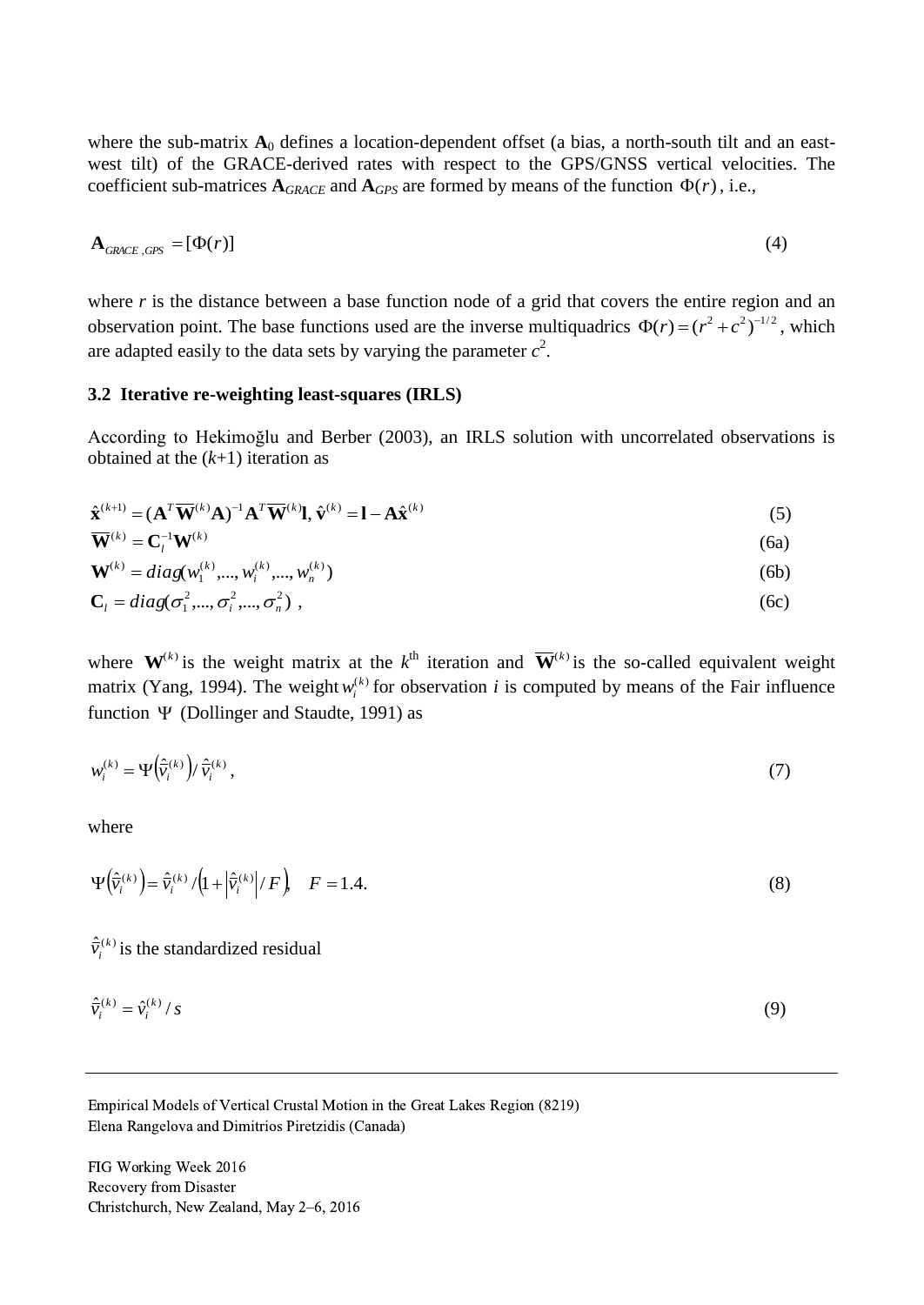where *s* is the median absolute deviation of the residuals about the median, known as the MAD estimator (Rousseeuw and Croux, 1993):

 $s = med\{|\hat{\mathbf{v}} - med\{\hat{\mathbf{v}}\}|\}.$ (10)

#### **4. ANALYSIS OF RESULTS**

The estimated location-dependent offset of the GRACE-derived rates is given in Table 1 for both LSA and IRLS. In both cases, the only significant estimated parameter at the 0.05 level of significance is the bias of 2 mm/yr. This bias is the combined effect of the hydrology correction applied, leakage of signals in the GRACE rates and the effect of the ignored degree one harmonics. By estimating the bias of the GRACE vertical motion rates with respect to the GPS/GNSS velocities, we have implicitly assumed that the line of zero motion is constrained by the GPS/GNSS data.

**Table 1**. Estimated GRACE data bias (in mm/yr) and tilt (in mm/yr/degree)

| Method | Bias          | NS tilt       | EW tilt         |
|--------|---------------|---------------|-----------------|
| LSA    | $2.10+0.10$   | $0.12 + 0.07$ | $0.04 + 0.04$   |
| IRI S  | $2.06\pm0.15$ | $0.09 + 0.07$ | $0.04 \pm 0.04$ |

The estimated a-posteriori scale factors of the LSA VC matrices of the GRACE vertical motion rates and GPS/GNSS vertical velocities are 0.1 and 0.6, respectively. The available a-priori VC matrices of both data sets should be downscaled as shown in Table 2. The estimated scale factors of the IRLS VC matrices are 0.01 for GRACE and 0.3 for GPS.

**Table 2.** Statistics of the a-posteriori error of GRACE vertical rates and GPS/GNSS velocities, in mm/yr

| Data set        | Min | Max | Mean |  |  |
|-----------------|-----|-----|------|--|--|
| A priori errors |     |     |      |  |  |
| <b>GRACE</b>    | 0.6 | 0.6 | 0.6  |  |  |
| GPS/GNSS        | 0.5 | 5.3 | 2.0  |  |  |
| <b>LSA</b>      |     |     |      |  |  |
| <b>GRACE</b>    | 0.2 | 0.2 | 0.2  |  |  |
| GPS/GNSS        | 0.4 | 4.2 | 1.7  |  |  |
| <b>IRLS</b>     |     |     |      |  |  |
| <b>GRACE</b>    | 0.5 | 0.8 | 0.6  |  |  |
| GPS/GNSS        | 0.3 | 4.1 | 13   |  |  |

The geographical distribution of the GPS/GNSS a-priori (plotted in black) and a-posteriori (red) errors from the LSA and IRLS solutions is depicted in Figures 2 and 3, respectively. A decrease in

Empirical Models of Vertical Crustal Motion in the Great Lakes Region (8219) Elena Rangelova and Dimitrios Piretzidis (Canada)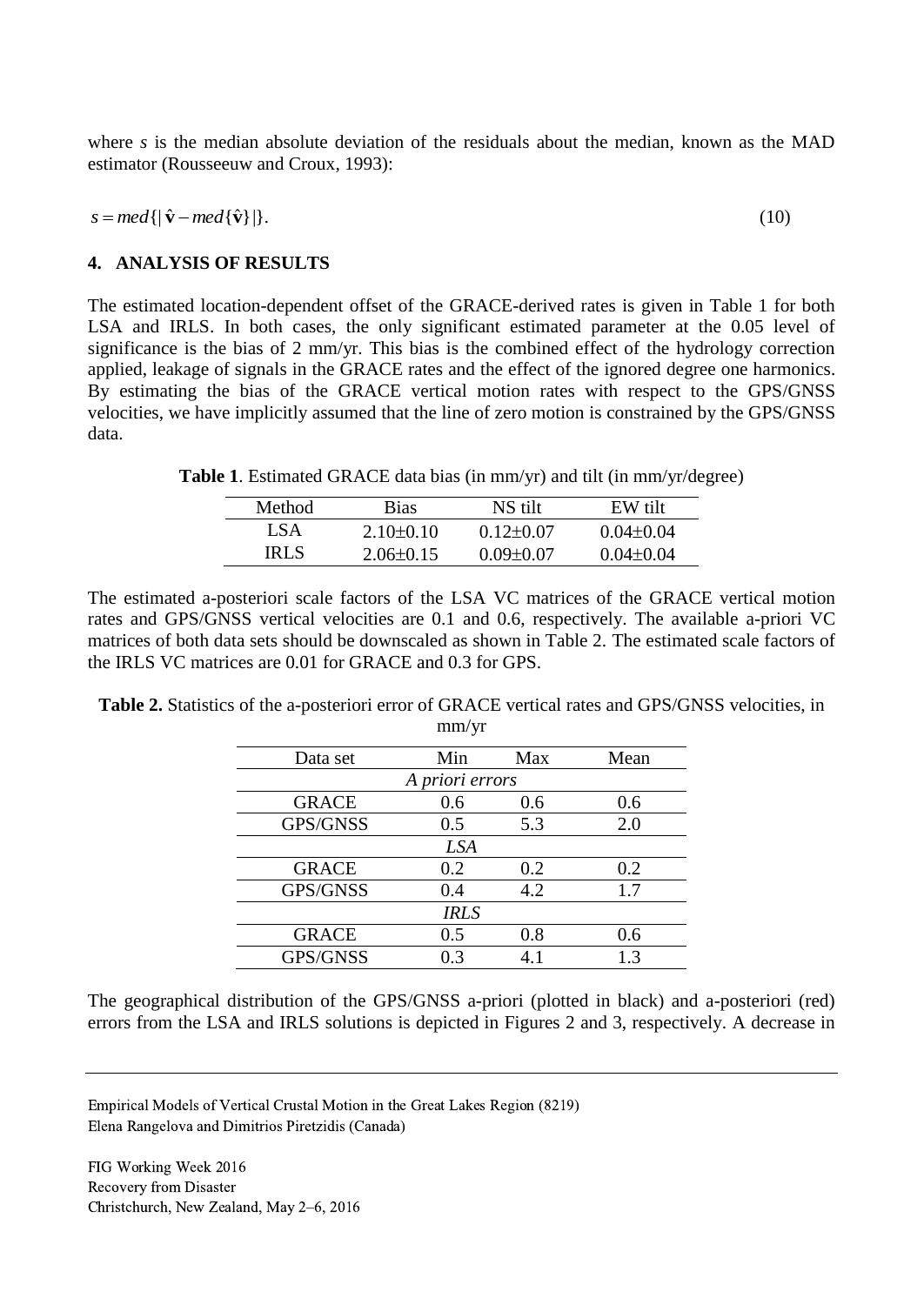the GPS/GNSS errors is observed for all points. The large errors are reduced significantly, which is more clearly observed in the IRLS solution.

The vertical motion surface derived by the LSA and IRLS procedures can be compared in the two plots. The line of zero motion is well constrained by the data and does not show any differences in the areas with abundance of points. Subtle differences are noticeable in the northwest peripheral areas. The largest deviations in the vertical motion surface are observed in the west and southwest areas, where few GPS/GNSS stations show a strong correlated signal of -5 mm/yr in a sharp disagreement with GRACE (see Figure 1).



**Figure 2**. The LSA vertical motion surface with the a-priori (black) and a-posteriori (red) errors of the GPS/GNSS vertical velocities.

Empirical Models of Vertical Crustal Motion in the Great Lakes Region (8219) Elena Rangelova and Dimitrios Piretzidis (Canada)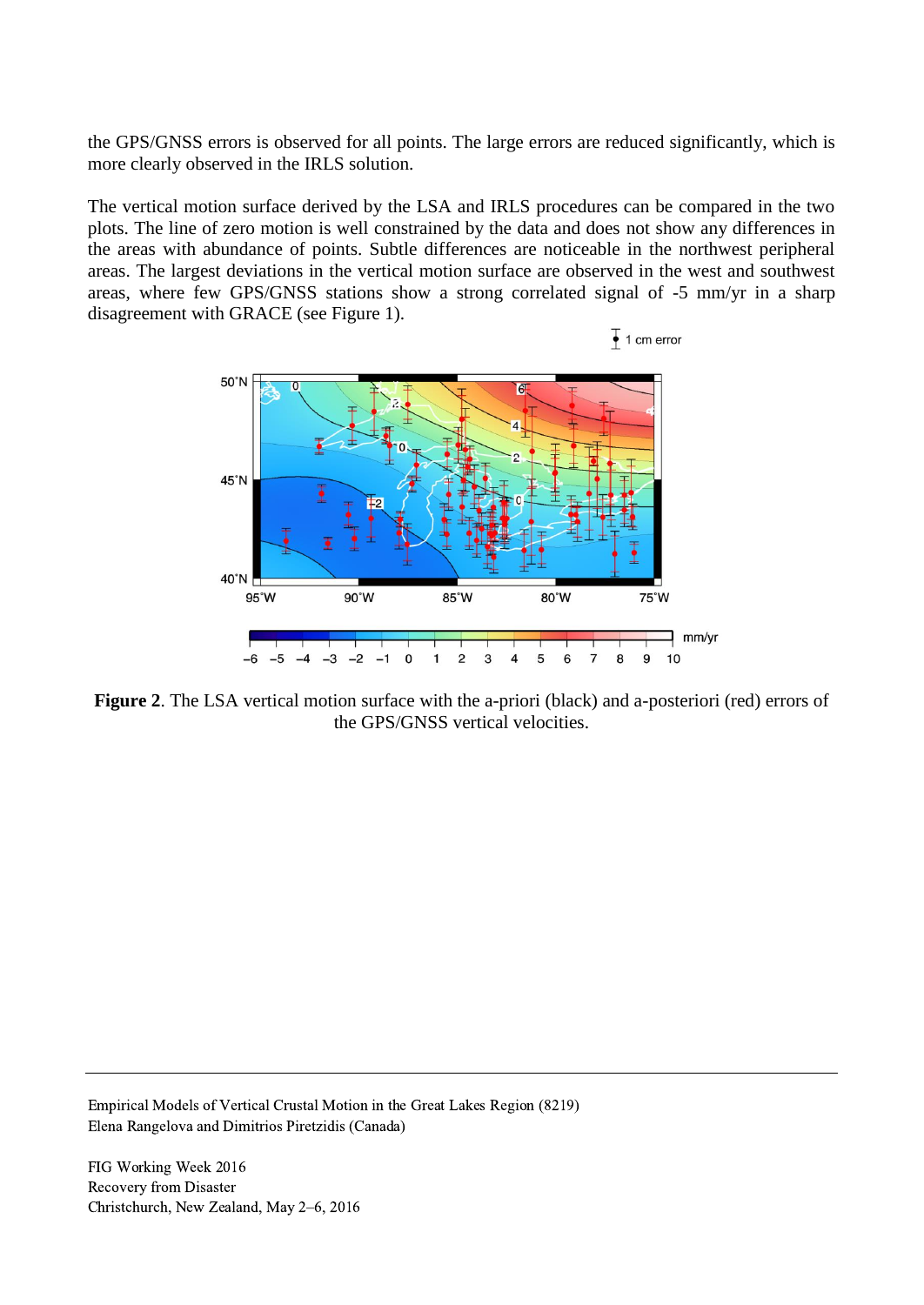

**Figure 3**. The IRLS vertical motion surface with the a-priori (black) and a-posteriori (red) errors of the GPS/GNSS vertical velocities.

### **5. CONCLUSIONS**

Our earlier investigations have shown that accurate models of vertical crustal motion are indispensible for the maintainance of an accurate datum for heights in Canada, and in the Great Lakes region, in particular, which is characterized by abundance of geodetic data collected in the frame of domestic and international engineering projects. Theoretically, the increasing time span of the GRACE gravity mission would lead to more accurate vertical motion rates that converge to the GPS/GNSS velocities, provided that both geodetic techniques observe the same geodynamic signal. This agreement is hindered by the various error sources and local crustal vertical motion. Based on this assumption, we demonstrated the application of the iterative re-weighting least-squares method for combining heterogeneous vertical motion data with very different error sources and spatial patterns. The main advantage is that if outliers are present in the data, these data points are downweighted and preserved in the optimal combination, thus allowing for more data in weakly constrained areas. The line of zero motion was well constrained, particularly over the lakes. Detected outliers were not of major concern in our study.

#### **REFERENCES**

Dollinger, M.B., Staudte, R.G., 1991, Influence functions of iteratively reweighted least squares estimators. J Am Stat Assoc, 86(415).

Hekimoglu, S., Berber, M., 2003, Effectiveness of robust methods in heterogeneous linear models, J Geod, 76.

Empirical Models of Vertical Crustal Motion in the Great Lakes Region (8219) Elena Rangelova and Dimitrios Piretzidis (Canada)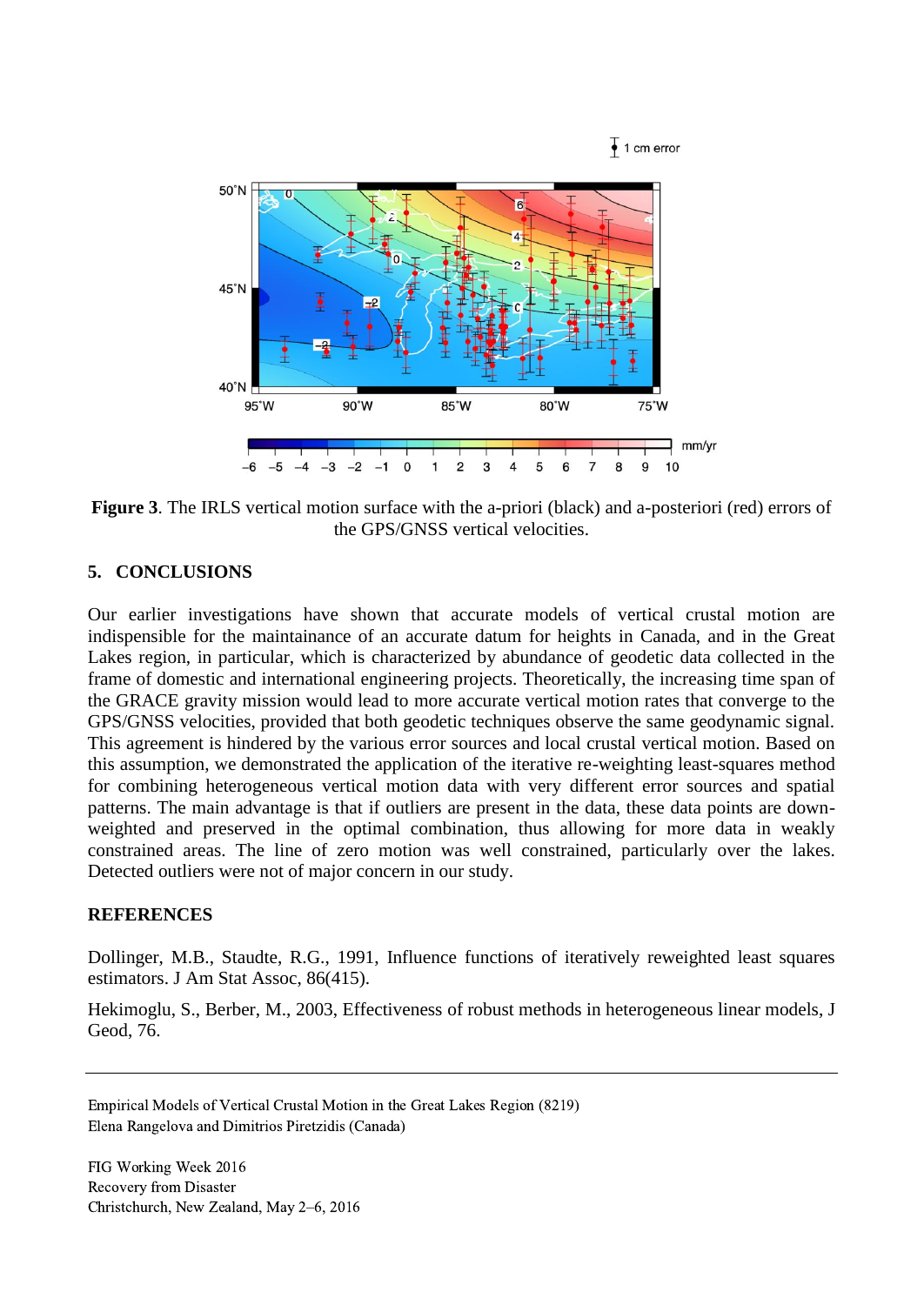Huang J., Véronneau, M., 2013, Canadian gravimetric geoids model 2016, J Geod, 87, 771-790.

NGS, 2008, The National Geodetic Survey Ten-Year Plan: Mission, Vision, and Strategy 2008- 2018, Silver Spring, MD, U.S. Dept. of Commerce, National Oceanic and Atmospheric Administration, National Ocean Service, http://www.ngs.noaa.gov/INFO/NGS10yearplan.pdf

Rangelova, E., Fotopoulos G., Sideris, M.G., 2009a, A dynamic reference surface for heights in Canada, Geomatica, Vol. 63, No.4, 2009, 333-340.

Rangelova, E., Fotopoulos G., Sideris, M.G., 2009b, On the use of iterative re-weighting leastsquares and outlier detection for empirically modelling rates of vertical displacement, J. Geodesy, 83, 523-535.

Rousseeuw, P.J., Croux, C., 1993, Alternatives to the median absolute deviation, J Am Stat Assoc, 88(424), 1273–1283.

Sella, G.F., Stein, S., Dixon, T. H., Craymer, M., James, T.S., Mazzotti, S., Dokka, R.K., 2007, Observation of glacial isostatic adjustment in "stable" North America with GPS, Geophys Res Lett., 34:L02306, doi:10.1029/2006GL027081.

Tapley, B.D., Bettadpur, S., Watkins, M., Reigber, C., 2004, The gravity recovery and climate experiment: Mission overview and early results, Geophys. Res. Lett. 31, L09607, doi:10.1029/2004GL019920.

Véronneau, M., Héroux, P., 2006, Canadian Height Reference System Modernization: Rational, Status and Plans. Report Natural Resources of Canada.

Wahr, J., Wingham, D., Bentley, C., 2000, A method of combining ICESat and GRACE satellite data to constrain Antarctic mass balance, J. Geophys. Res., 105(B7), 16,279-16,294.

Yang, Y., 1994, Robust estimation for dependent observations, Manuscr Geod, 19, 10–17.

### **BIOGRAPHICAL NOTES**

Elena Rangelova is an instructor in the Department of Geomatics Engineering at the University of Calgary. She obtained a Ph.D. degree in Geomatics from the same university in 2007. Her main research interests are in the area of optimal combination of heterogeneous data, height datums, geodetic surveys and geodynamic studies.

Dimitrios Piretzidis is a Ph.D. student in the Department of Geomatics Engineering at the University of Calgary. He obtained his M.Eng. degree from the Aristotle University of Thessaloniki in 2014. His main research interests are in gravity field modeling and applications of the GRACE mission in hydrological studies and geodynamics.

Empirical Models of Vertical Crustal Motion in the Great Lakes Region (8219) Elena Rangelova and Dimitrios Piretzidis (Canada)